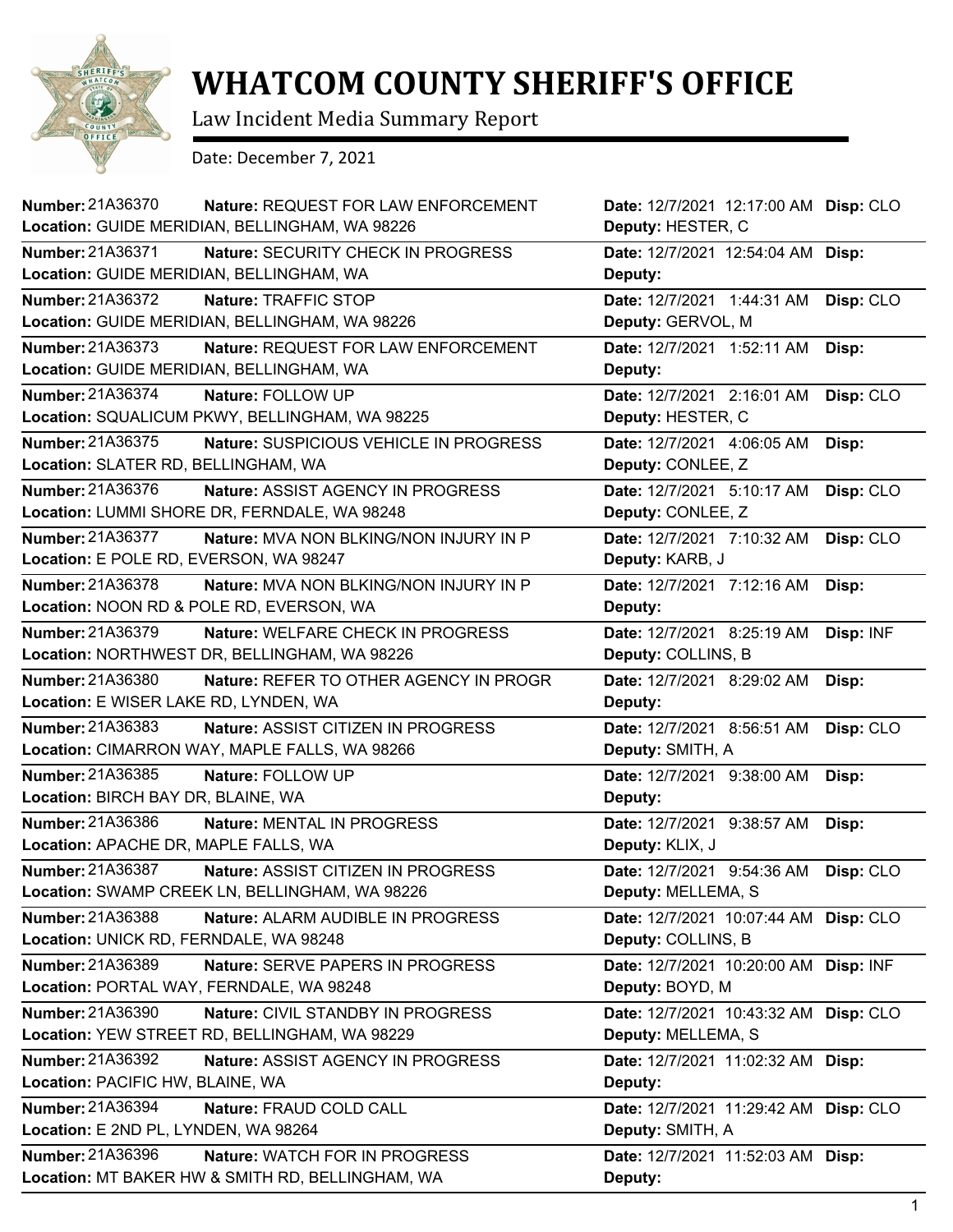| Number: 21A36400<br>Nature: VEHICLE PROWL COLD CALL        | Date: 12/7/2021 11:42:38 AM Disp: CLO   |
|------------------------------------------------------------|-----------------------------------------|
| Location: GUIDE MERIDIAN, LYNDEN, WA 98264                 | Deputy: BOYD, M                         |
| Number: 21A36401<br>Nature: THREAT COLD CALL               | Date: 12/7/2021 12:13:44 PM Disp: CLO   |
| Location: NOON RD, BELLINGHAM, WA 98226                    | Deputy: MELLEMA, S                      |
| Number: 21A36402<br>Nature: REFER TO WSP IN PROGRESS       | Date: 12/7/2021 1:13:06 PM<br>Disp:     |
| Location: NB I5 NO & LOOMIS TRAIL OVERP, WA                | Deputy:                                 |
| Number: 21A36403<br><b>Nature: WATCH FOR IN PROGRESS</b>   | Date: 12/7/2021 1:16:40 PM<br>Disp:     |
| Location: NB I5 AT & LOOMIS TRAIL OVERP, BLAINE, WA        | Deputy:                                 |
| Number: 21A36404<br>Nature: SUSPICIOUS CIRCUMSTANCES COLD  | Date: 12/7/2021 1:20:11 PM<br>Disp:     |
| Location: WICKLOW PL, POINT ROBERTS, WA                    | Deputy: KLIX, J                         |
| Number: 21A36405<br>Nature: VEHICLE PROWL COLD CALL        | Date: 12/7/2021 12:23:17 PM Disp: CLO   |
| Location: SWALLOW CIR, BELLINGHAM, WA 98229                | Deputy: BOYD, M                         |
| Number: 21A36406<br>Nature: WELFARE CHECK IN PROGRESS      | Date: 12/7/2021 1:22:59 PM<br>Disp: CLO |
| Location: NORTHWEST DR, BELLINGHAM, WA 98226               | Deputy: COLLINS, B                      |
| Number: 21A36407<br>Nature: HULK VEHICLE IN PROGRESS       | Date: 12/7/2021 1:27:50 PM<br>Disp: CLO |
| Location: SEMIAHMOO DR, BLAINE, WA 98230                   | Deputy: KARB, J                         |
| Number: 21A36408<br>Nature: SECURITY CHECK IN PROGRESS     | Date: 12/7/2021 1:38:25 PM<br>Disp:     |
| Location: TURKINGTON RD, ACME, WA                          | Deputy:                                 |
| Number: 21A36409<br>Nature: ASSAULT SIMPLE COLD CALL       | Date: 12/7/2021 1:41:47 PM<br>Disp: CJA |
| Location: E SMITH RD, BELLINGHAM, WA 98226                 | Deputy: SMITH, A                        |
| Number: 21A36410<br>Nature: MISSING PERSON COLD CALL       | Date: 12/7/2021 1:47:10 PM<br>Disp: CLO |
| Location: KITAMAT WAY, BLAINE, WA 98230                    | Deputy: SHELTON, D                      |
| Number: 21A36411<br>Nature: CUSTODIAL INTERFERENCE COLD CA | Date: 12/7/2021 1:52:10 PM<br>Disp:     |
| Location: GILMORE RD, EVERSON, WA                          | Deputy: RATHBUN, R                      |
|                                                            |                                         |
| Number: 21A36412<br>Nature: SUBJECT W/WEAPON IN PROGRESS   | Date: 12/7/2021 1:54:31 PM<br>Disp:     |
| Location: APACHE DR, MAPLE FALLS, WA                       | Deputy:                                 |
| Number: 21A36413<br>Nature: THEFT COLD CALL                | Disp: CLO<br>Date: 12/7/2021 1:57:58 PM |
| Location: GUIDE MERIDIAN, LYNDEN, WA 98264                 | Deputy: STRAND, E                       |
| Number: 21A36415<br>Nature: Not available.                 | Date: 12/7/2021 2:12:37 PM<br>Disp:     |
| Location: NORTHWEST DR, BELLINGHAM, WA                     | Deputy:                                 |
| Number: 21A36416<br>Nature: TRESPASS COLD CALL             | Date: 12/7/2021 2:34:08 PM<br>Disp:     |
| Location: APACHE DR, MAPLE FALLS, WA                       | Deputy: SMITH, A                        |
| Number: 21A36418<br>Nature: ALARM AUDIBLE IN PROGRESS      | Date: 12/7/2021 3:26:29 PM<br>Disp:     |
| Location: E LAKE SAMISH DR, BELLINGHAM, WA                 | Deputy: THOMPSON, J                     |
| Number: 21A36421<br>Nature: THEFT COLD CALL                | Date: 12/7/2021 4:07:29 PM<br>Disp:     |
| Location: GOLDEN VALLEY DR, MAPLE FALLS, WA                | Deputy: RATHBUN, R                      |
| Number: 21A36422<br>Nature: Not available.                 | Date: 12/7/2021 4:23:17 PM<br>Disp:     |
| Location: COWICHAN RD, BLAINE, WA                          | Deputy:                                 |
| Number: 21A36423<br>Nature: WELFARE CHECK IN PROGRESS      | Disp: UNF<br>Date: 12/7/2021 4:23:56 PM |
| Location: GUIDE MERIDIAN, BELLINGHAM, WA 98226             | Deputy: RATHBUN, R                      |
| Number: 21A36424<br>Nature: JUVENILE PROBLEM IN PROGRESS   | Date: 12/7/2021 4:24:53 PM<br>Disp:     |
| Location: E SMITH RD, BELLINGHAM, WA                       | Deputy: BAUMAN, L                       |
| Number: 21A36425<br>Nature: DOMESTIC ORDER VIOL COLD CALL  | Date: 12/7/2021 4:23:59 PM<br>Disp: CLO |
| Location: SAFFRON CT, BELLINGHAM, WA 98229                 | Deputy: THOMPSON, J                     |
| Number: 21A36426<br>Nature: THEFT COLD CALL                | Date: 12/7/2021 3:58:01 PM<br>Disp: CLO |
| Location: UPHILL DR, DEMING, WA 98244                      | Deputy: BOYD, M                         |
| Number: 21A36427<br>Nature: Not available.                 | Date: 12/7/2021 4:47:48 PM<br>Disp:     |